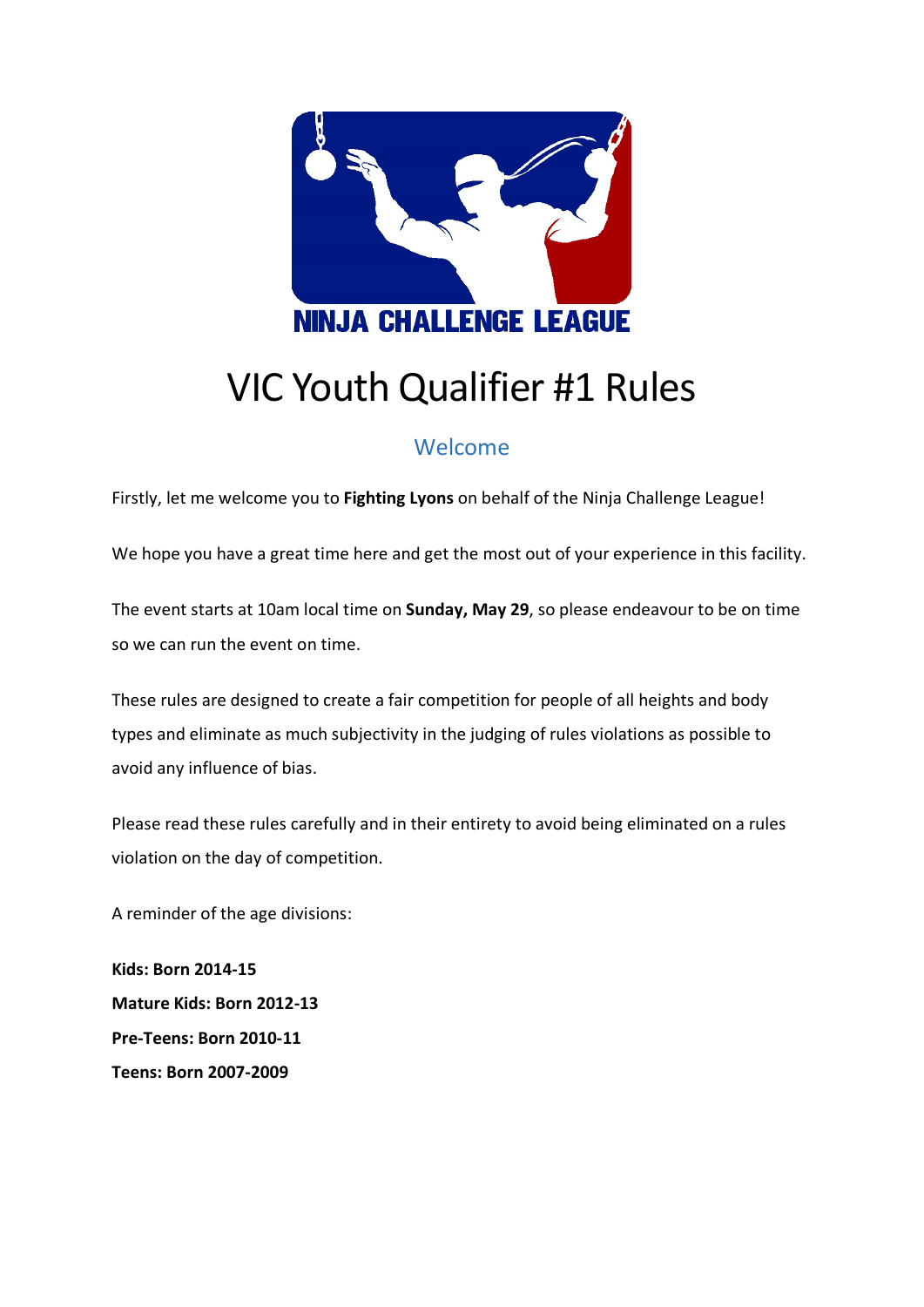# General Rules:

- Competitors will only have one run on the course, but will attempt each obstacle once (with the exception of the Warped Wall) – if they fall on an obstacle they simply move on to the next obstacle until they have attempted all eight.
- Runs always begin with the judge's whistle.
- Touching the floor while attempting an obstacle counts as failing that obstacle and the competitor will be directed to attempt the next obstacle.
- Competitors may only rest for 30 seconds between obstacles without being eliminated, they will be given a 15 second warning, a 10 second warning and a 5 second countdown. The rest period will start as soon as a competitor completes an obstacle or fails the previous obstacle.
- Competitors must be present at the designated start time for each event unless given special exemption from the Commissioner in writing.
- Rankings will be determined by furthest the fastest based on the first failed obstacle or completion time for each competitor.
- Enclosed shoes must be worn.

# Kids/Mature Kids Obstacle Rules:

Kids Demo:<https://www.youtube.com/watch?v=rj5JDJGxh90> Mature Kids Demo:<https://www.youtube.com/watch?v=fvpOdo-1yXs>

# 1. Steps

- Use hands and feet on the steps as needed to land on the end platform.
- The scoring checkpoints for this obstacle are as follows:
	- $\bullet$  Step 1-10
	- Steps Dismount
- A dismount is assessed if the competitor contacts the end platform and falls back.

# 2. Ring Slider

- KIDS: Use hands on the ring only to slide it along the pipe and dismount to the red mat.
- MATURE KIDS: Use hands on the ring only to slide it along the pipe, transfer to the trapeze bar and then and dismount to the red mat.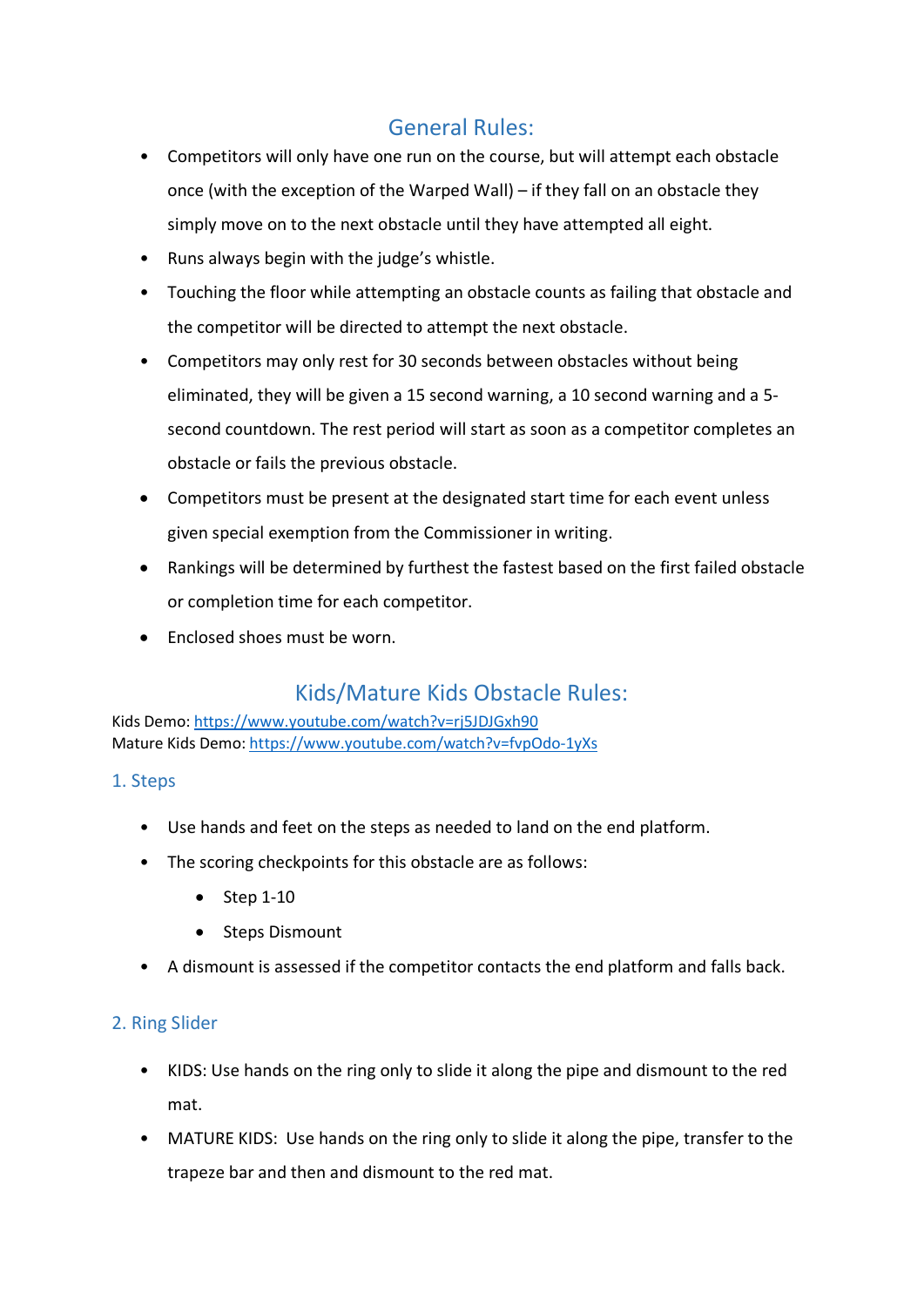- The Kids scoring checkpoints for this obstacle are as follows:
	- Ring Slider
	- Ring Slider Dismount
- The Mature Kids scoring checkpoints for this obstacle are as follows:
	- Ring Slider
	- Slider Trapeze
	- Ring Slider Dismount
- A dismount is assessed if the competitor only partially lands on the mat.

## 3. Pipe Slider

- Use hands only to catch the white pipe and slide it as far as needed to dismount to the yellow box.
- The scoring checkpoints are as follows:
	- Pipe Slider
	- Pipe Slider Dismount
- A dismount is assessed if the competitor contacts the end platform then falls back.

## 4. Ring Laches

- Use hands on the rings only to lache between each set of rings to dismount past the yellow tape.
- The scoring checkpoints for this obstacle are as follows:
	- Lache Rings 1-5
	- Rings Dismount
- A dismount is assessed if the competitor only partially clears the tape.

# 5. Terrible Tyres

- Use hands and feet on any part of the tyres only but not the straps as needed to traverse the ground tyres and go through the middle of each of the hanging tyres to reach the end platform.
- The scoring checkpoints for this obstacle are as follows:
	- Ground Tyres 1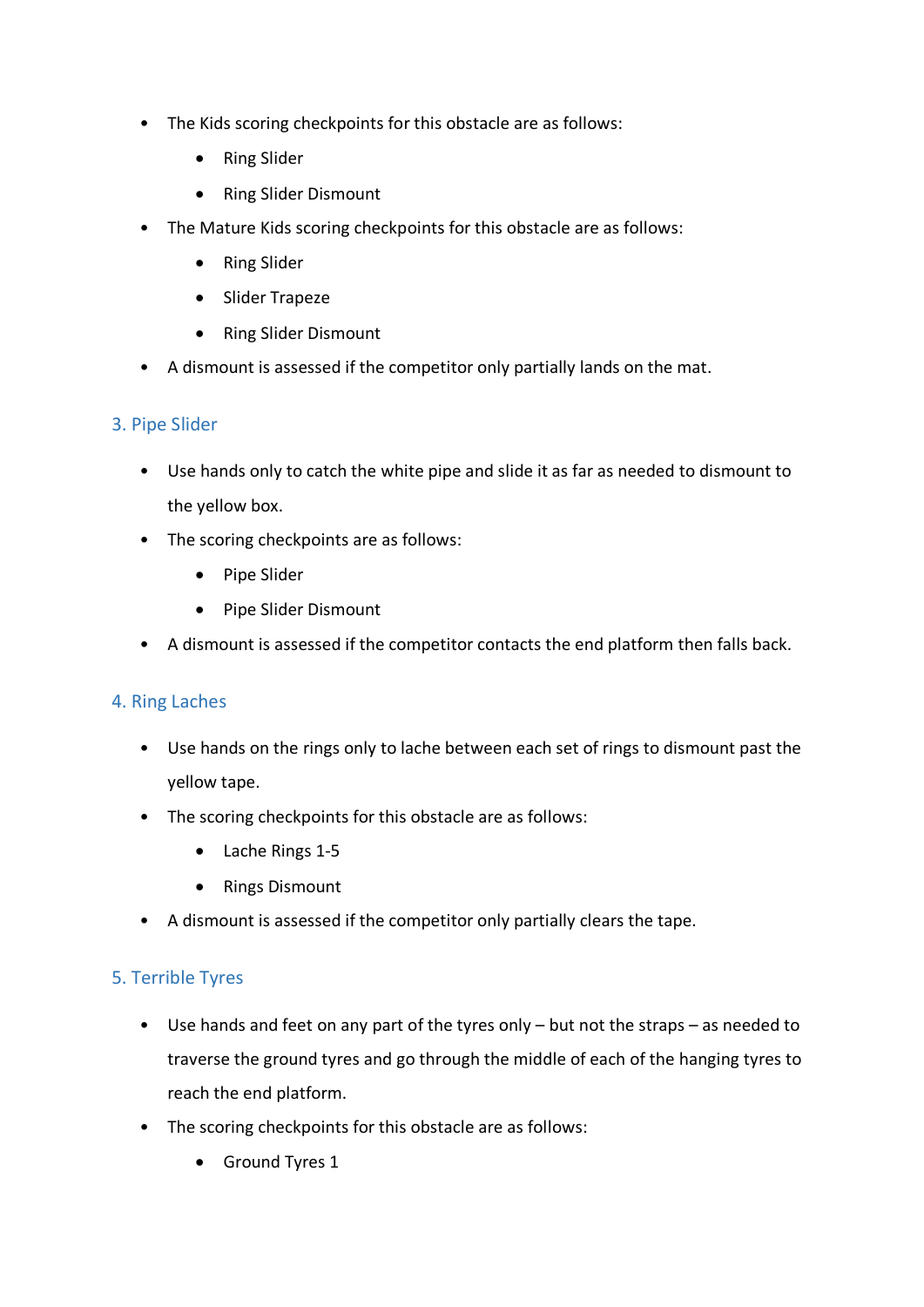- Hanging Tyre 1
- Ground Tyres 2
- Hanging Tyre 2
- Ground Tyres 3
- Hanging Tyre 3
- Ground Tyres 4
- Tyres Dismount
- A competitor is assessed a dismount if the contact the end platform then fall back.

## 6. Balance Ledge

- Starting from the yellow box, use feet on the balance beams only to walk sideways along the beams without contacting the mats with your hands or using your body to assist you, then dismount to the green box.
- The scoring checkpoints for this obstacle are as follows:
	- Ledge 1-3
	- Ledge Dismount
- A dismount is assessed if the competitor contacts the box then falls back.

## 7. Which Way Is Up?

- KIDS: Use hands and feet as needed to traverse the rungs of the ascending monkey bar, then use hands and feet as needed to transfer to the rope and use it to reach the hanging rings, then use hands only to swing on the rings to reach the last two, before dismounting to the blue box.
- MATURE KIDS: Use hands and feet as needed to traverse the rungs of the ascending monkey bar, then use hands and feet as needed to transfer to the rope and use it to reach the hanging rings, then use hands only to transfer the rings along the doorknobs until they are in the last two, and dismount from the rings to the blue box.
- The scoring checkpoints for this obstacle are as follows:
	- Ascending Ladder
	- Rope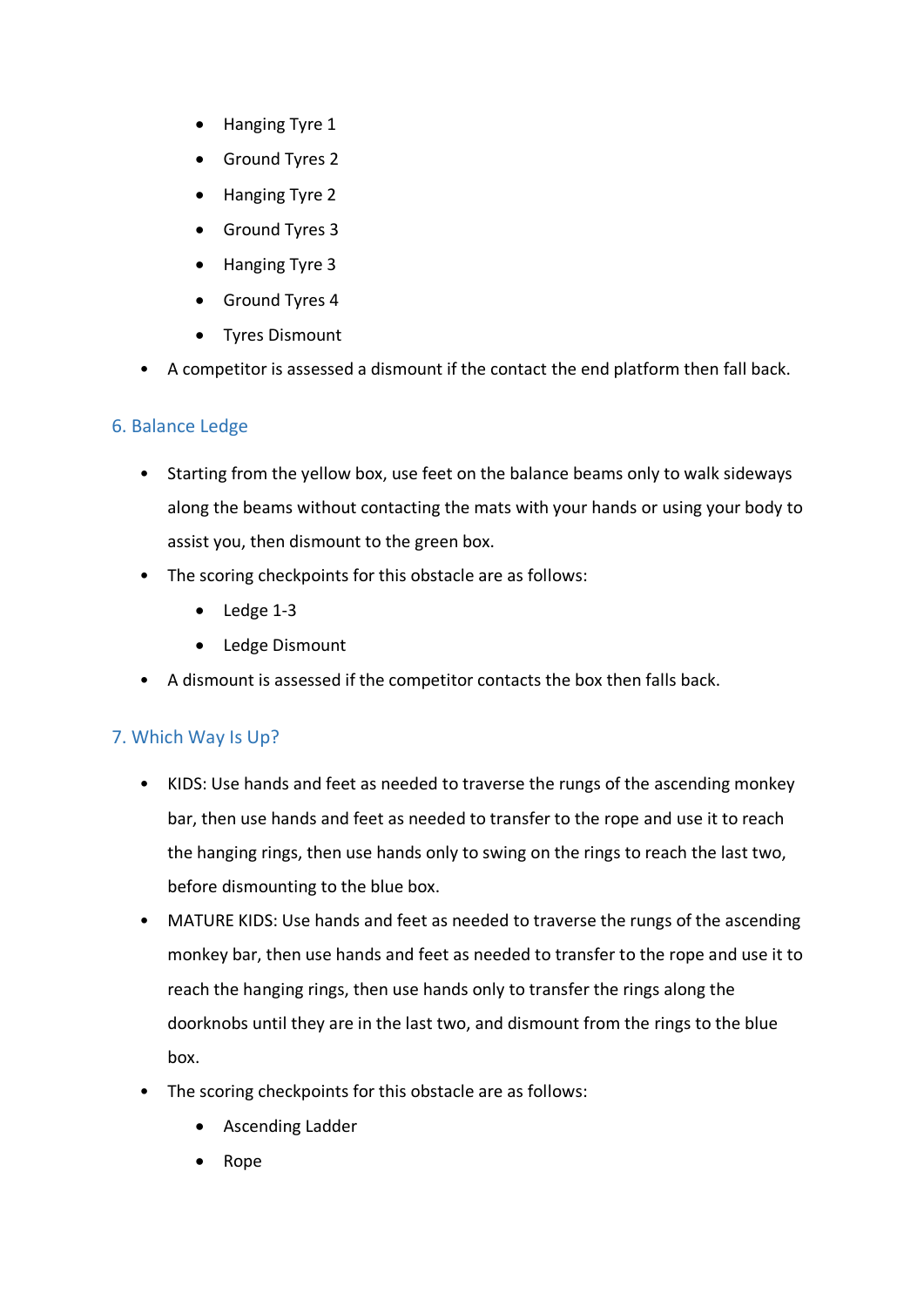- Ring Toss 1-8
- Which Way Dismount
- A dismount is assessed if the competitor only partially lands on the blue box or falls back.

## 8. Warped Wall

- A spray bottle and hand towel will be provided at the start of this obstacle it is up to the competitor to use either or both.
- For KIDS DIVISION: Competitors run up the smallest warped wall, climb over the top and hit the buzzer to end their run.
- For MATURE KIDS DIVISION: Competitors run up the big warped wall and get two hands above the indicated line of tape to finish the run.
- The scoring checkpoints are as follows:
	- Warped Wall
	- Wall Lip
	- Finish
- A Wall Lip is assessed if the competitor only gets one hand above the line on their best attempt or contacts the wall lip and isn't able to climb over on their best attempt.
- Competitors are allowed three attempts to complete this obstacle before being eliminated.
- An attempt is defined as any time a competitor makes contact with the warped wall, no matter how minimal.
- Competitors are allowed to rest for 30 seconds between each attempt.

If you have any questions regarding any of the rules or anything is unclear, please email the Commissioner at commissioner@ninjachallengeleague.com.

# Pre-Teens/Teens Obstacle Rules:

Pre-Teens/Teens Demo: [https://www.youtube.com/watch?v=YML\\_icxkC4k](https://www.youtube.com/watch?v=YML_icxkC4k) 

## 1. Steps

• Use feet only to traverse the steps to reach the end platform.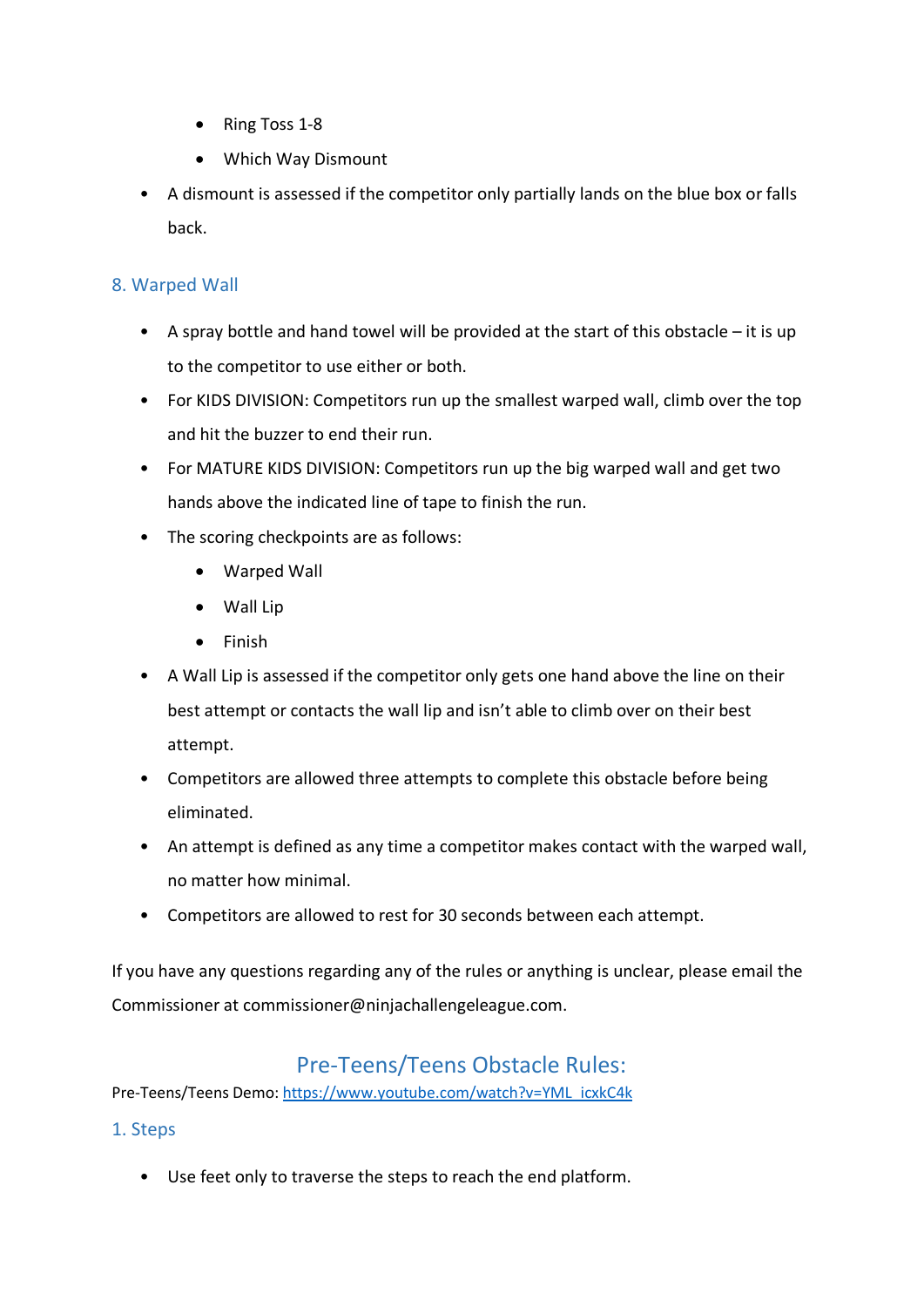- The scoring checkpoints for this obstacle are as follows:
	- Step 1-6
	- Steps Dismount
- A dismount is assessed if the competitor contacts the end platform then falls back.

# 2. Ring Slider to Trapeze to Heavy Pipe

- Use hands on the ring only to slide it along the pipe, transfer to the trapeze bar and then the heavy bar, then dismount to the blue box
- The scoring checkpoints for this obstacle are:
	- Ring Slider
	- Trapeze Bar
	- Heavy Pipe
	- Heavy Dismount
- A dismount is assessed if the competitor contacts the box then falls back.

## 3. Sling Slider

- Use hands to grab around the outside of the sling in each hand and use it to slide the pipe as far as needed to reach the end platform.
- The scoring checkpoints for this obstacle are as follows:
	- Sling Slider
	- Sling Dismount
- A dismount is assessed if the competitor contacts the end platform then falls back.

## 4. Ring Laches

- Use hands on the rings only to lache between each set of rings to dismount past the far yellow tape.
- The scoring checkpoints for this obstacle are as follows:
	- Lache Rings 1-4
	- Rings Dismount
- A dismount is assessed if the competitor only partially clears the tape.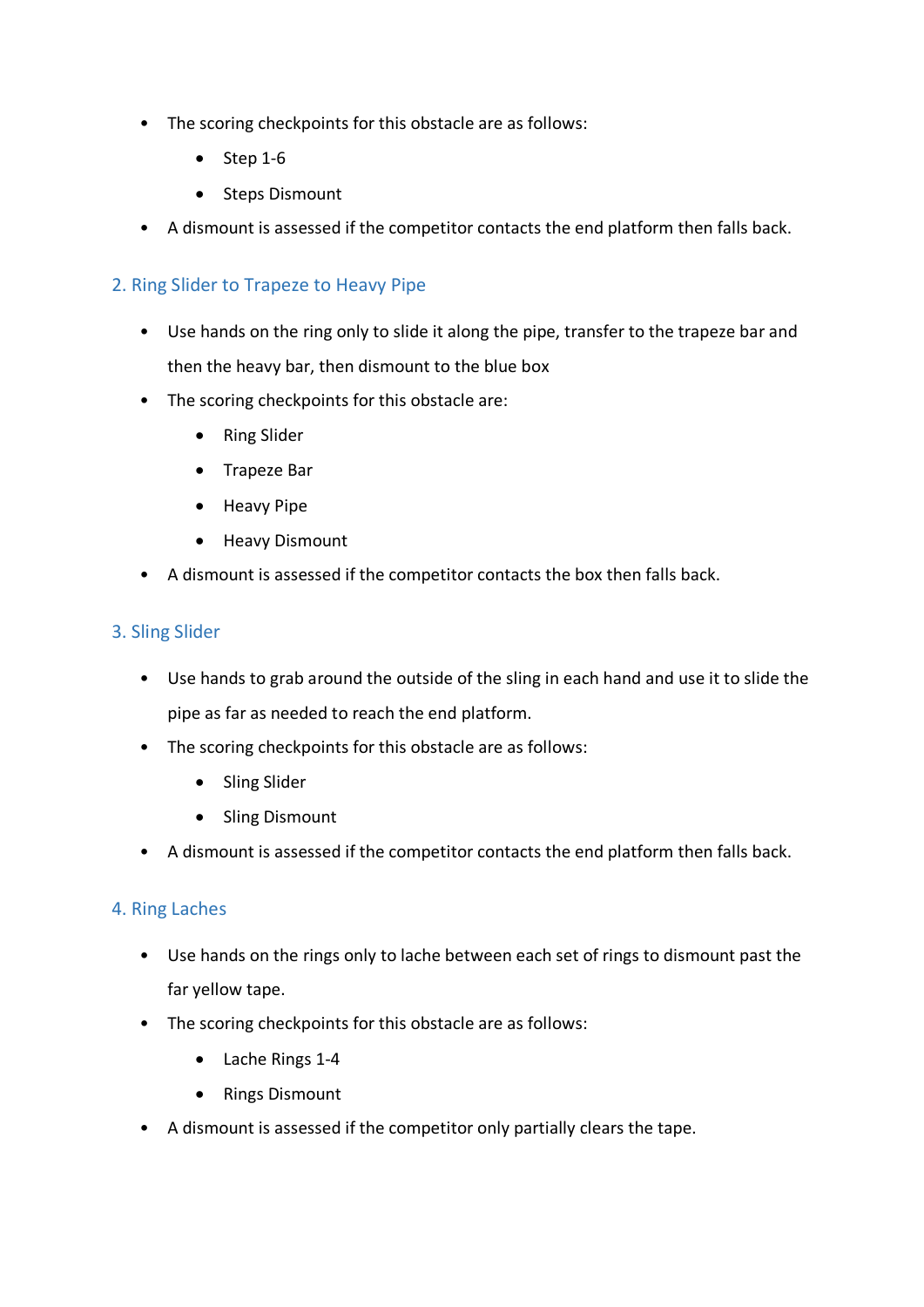## 5. Terrible Tyres

- Use hands and feet on any part of the tyres only but not the straps as needed to traverse the ground tyres and go through the middle of each of the hanging tyres to reach the end platform.
- The scoring checkpoints for this obstacle are as follows:
	- Ground Tyres 1
	- Hanging Tyre 1
	- Ground Tyres 2
	- Hanging Tyre 2
	- Ground Tyres 3
	- Hanging Tyre 3
	- Ground Tyres 4
	- Tyres Dismount
- A competitor is assessed a dismount if the contact the end platform then fall back.

## 6. Balance Ledge

- Starting from the yellow box, use feet on the balance beams only to walk sideways along the beams without contacting the mats with your hands or using your body to assist you, then dismount to the green box.
- The scoring checkpoints for this obstacle are as follows:
	- Ledge 1-3
	- Ledge Dismount
- A dismount is assessed if the competitor contacts the box then falls back.

## 7. Which Way Is Up?

- Use hands and feet as needed to traverse the rungs of the ascending monkey bar, then use hands and feet as needed to transfer to the rope and use it to reach the hanging rings, then use hands only to transfer the rings along the doorknobs until they are in the middle knobs on the last set, then lache to the swinging cliff before dismounting past the blue tape.
- The scoring checkpoints for this obstacle are as follows: